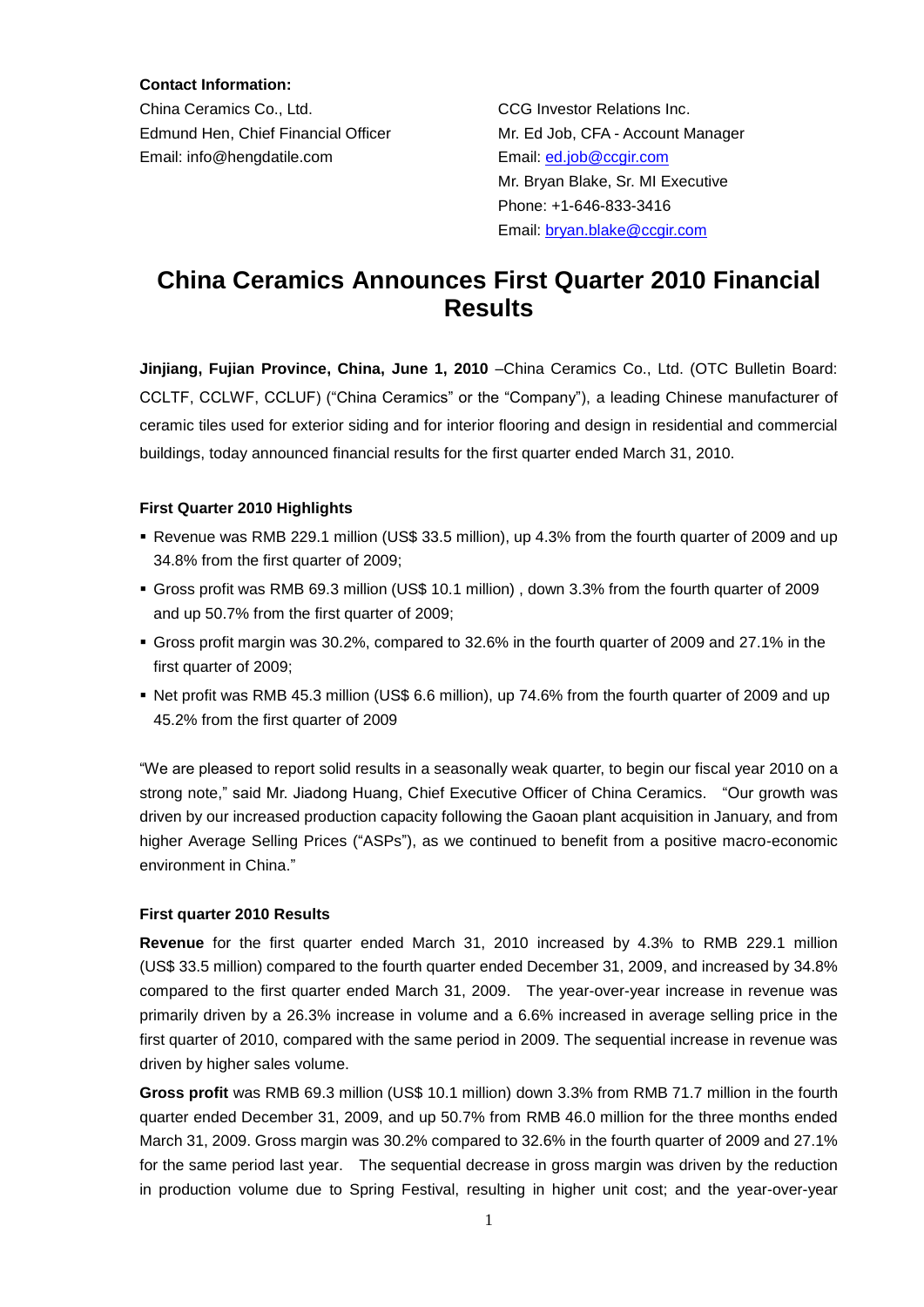increase in gross margin was mostly driven by the 34.8% growth in revenue and by management's ability to limit growth in cost of sales to only 28.5% compared to the first quarter of 2009.

**Selling expenses** were RMB 1.5 million (US\$ 0.2 million), or 0.7% of sales, compared to RMB 1.5 million, or 0.9% of sales, in the first quarter of 2009.

**Administrative expenses** were RMB 5.8 million (US\$ 0.8 million), compared to RMB 2.7 million for the fourth quarter of 2009, and with RMB 2.6 million for the first quarter of 2009, resulting mainly from administrative expenses incurred for the newly acquired Gaoan facility and from legal and other expenses related to China Ceramics status as a public company.

**Profit from operations** for the first quarter ended March 31, 2010 was RMB 62.0 million (US\$ 9.1 million), down 10.7% from RMB 69.4 million in the fourth quarter of 2009, and up 47.6% from RMB 42.0 million in the first quarter of 2009. The sequential decline in operating profits resulted from lower gross margin as well as higher administrative expenses. The year-over-year increase in profit from operations was the result of higher revenue and improved gross margin, only partially offset by higher operating costs.

**Net profit** for the first quarter ended March 31, 2010 was RMB 45.3 million (US\$ 6.6 million), up 45.2% from the comparable period in 2009. The year-over-year increase in net profit was mainly driven by strong growth in revenue and by management's ability to limit growth in cost of sales to only 28.5% compared to the same period of 2009, resulting in a 50.7% increase in gross profit in the first quarter 2010 compared to the same quarter in 2009. Net profit for the first quarter ended March 31, 2010 was up 74.5% compared to the fourth quarter of 2009. The sequential increase in net profit was mainly driven by the absence of one-time merger costs incurred in the fourth quarter of 2009, which offset a RMB2.4 million reduction in gross profit and RMB 3.1 million increase in administrative expenses in the first quarter of 2010.

**Earnings per fully diluted share** were RMB 4.45 (US\$ 0.65) for the first quarter of 2010, up 46.9% from RMB 3.03(US\$ 0.44) in the fourth quarter of 2009, and down 18.0% from RMB 5.43 (US\$ 0.79) in the same period in 2009.

#### **First Quarter 2010 balance sheet results**

- Cash and bank balances were RMB 131.9 million (US\$ 19.3 million), compared with RMB 150.1 million (US\$ 22.0 million) as of December 31, 2009. The decrease in cash and bank balances was mainly due to the final payment of RMB 39 million (US\$ 5.7 million) for the acquisition of the Gaoan facility in the first quarter of 2010;
- Inventory turnover was 73 days as of March 31, 2010 compared with 77 days as of December 31, 2009;
- Trade receivables turnover was 109 days as of March 31, 2010 compared with 102 days as of December 31, 2009. The increase in the trade receivables turnover days resulted form higher revenue for the first quarter of 2010 compared to the revenue for the fourth quarter of 2009. The increase in revenue in the first quarter of 2010 was due to the contribution of capacity from the newly acquired Gaoan facility. The Company's trade receivables include a 17% value-added-tax ("VAT"), whereas its reported revenue is net of VAT. Trade receivables turnover excluding VAT amounts from both the numerator and denominator was 93 days as of March 31, 2010 compared with 87 days as of December 31, 2009.
- Trade payables turnover was 79 days as of March 31, 2010 compared with 69 days as of December 31, 2009. The increase in the trade payables turnover resulted from the termination of production outsourcing arrangements with the Company's Original Equipment Manufacturer ("OEM") in the first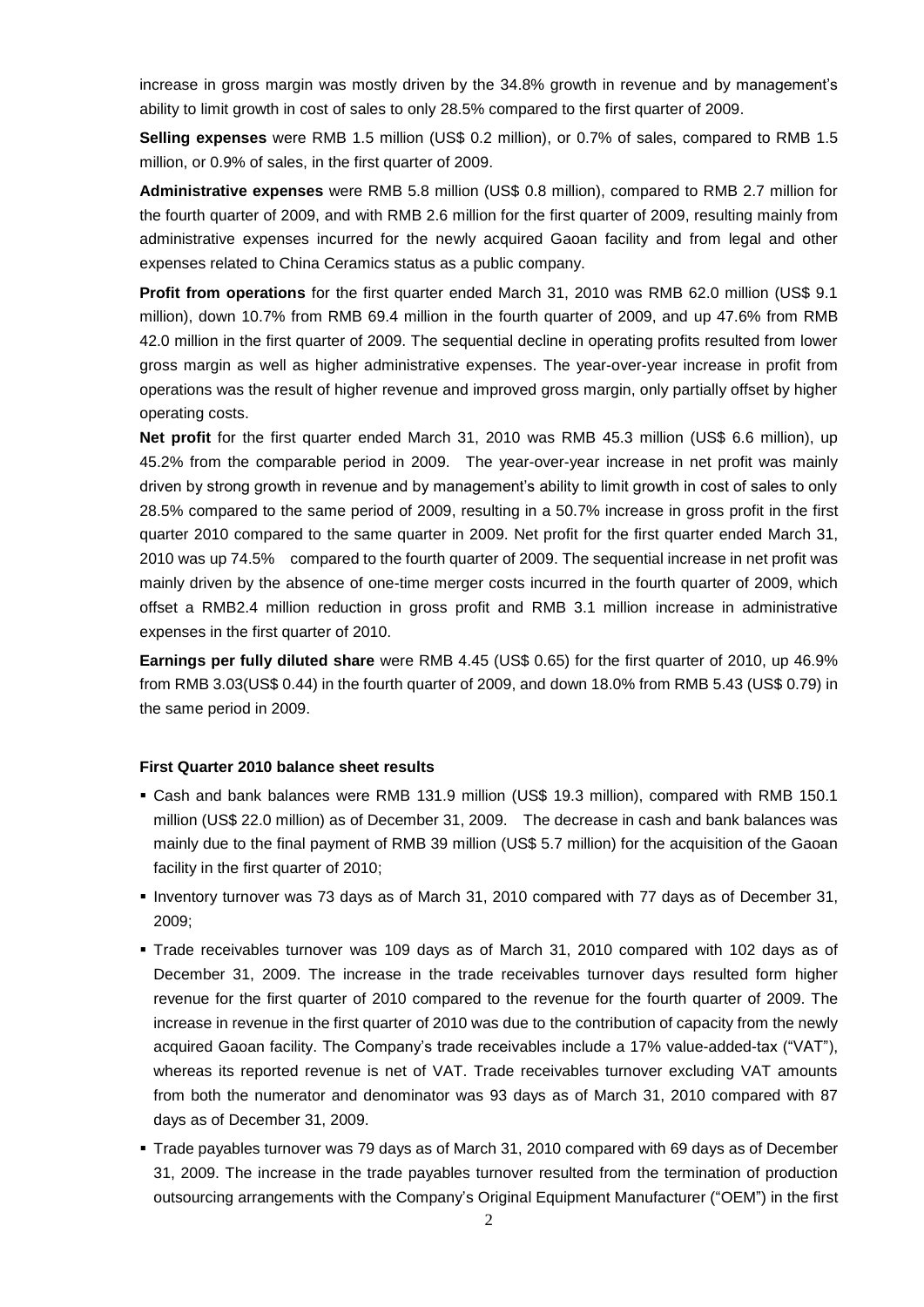quarter of 2010 after the newly acquired Gaoan facility significantly increased the Company's manufacturing capacity. The credit period with the OEM was approximately 30 days compared to the credit period with other trade suppliers which is approximately 90 days.

 Bank borrowings (both short-term borrowings and long-term borrowings) increased to RMB 90.0 million (US\$ 13.2 million) as of March 31, 2010 due to China Ceramics assuming a RMB 60 million loan in conjunction with the acquisition of the Gaoan facility.

#### **Recent Developments**

Subsequent to the end of the first quarter 2010, China Ceramics added 2 new distributors in Jiangxi Province, thus expanding its network to 37 exclusive distributors across China.

On May 26 and 27, 2010, the Company purchased 996,051 of its public warrants from four warrant holders at a price of \$1.00 per warrant in privately negotiated transactions.

#### **Business Outlook**

The Company's backlog of orders for delivery in the second quarter was at approximately RMB 285.94 million (US\$ 41.8 million), representing a year-over-year revenue growth rate of 29.1% compared to the second quarter of 2009. The expected sales volume in the second quarter 2010 is approximately 10.6 million square meters representing a 21.9% increase from 8.7 million square meters sold in the first quarter of 2010.

"Despite recent efforts by the Chinese government to tighten monetary policy and contain excessive real estate prices in the so-called Tier-1 cities such as Beijing, Shanghai, Shenzhen, and Guangzhou, the outlook for our business remains stable. Our exposure to the Tier-1 cities was approximately 9.7% of our revenue in the first quarter of 2010 and we expect any weakness in the Tier-1 cities to be offset by continued demand growth in the Tier-2 and Tier-3 cities, driven by secular urbanization trends as well as by the government's commitment to low-income housing," said Mr. Huang. "We remain committed to the expansion of our Gaoan plant and expect to expand its capacity by 14 million squared meters by the end of 2010 at a cost of approximately \$20 million."

#### **Conference Call Information**

The Company will also host a conference call at 8:00 am ET on Tuesday, June 1, 2010. Listeners may access the call by dialing +1 (866) 672-3985 five to ten minutes prior to the scheduled conference call time. International callers should dial +1 (706) 902-4207. The conference participant pass code is 78094622. A replay of the conference call will be available for 14 days starting from 10:00 am ET on Tuesday, June 1, 2010. To access the replay, dial +1 (800) 642-1687. International callers should dial +1 (706) 645-9291. The pass code is 78094622.

### **About China Ceramics Co., LTD**

China Ceramics Co., Ltd., formerly China Holdings Acquisition Corp., is a leading manufacturer of ceramic tiles in China. The company's ceramic tiles are used for exterior siding, interior flooring, and design in residential and commercial buildings. China Ceramics' products, sold under the Hengda or "HD" brand, are available in over 2000 styles, colors and sizes combinations and are distributed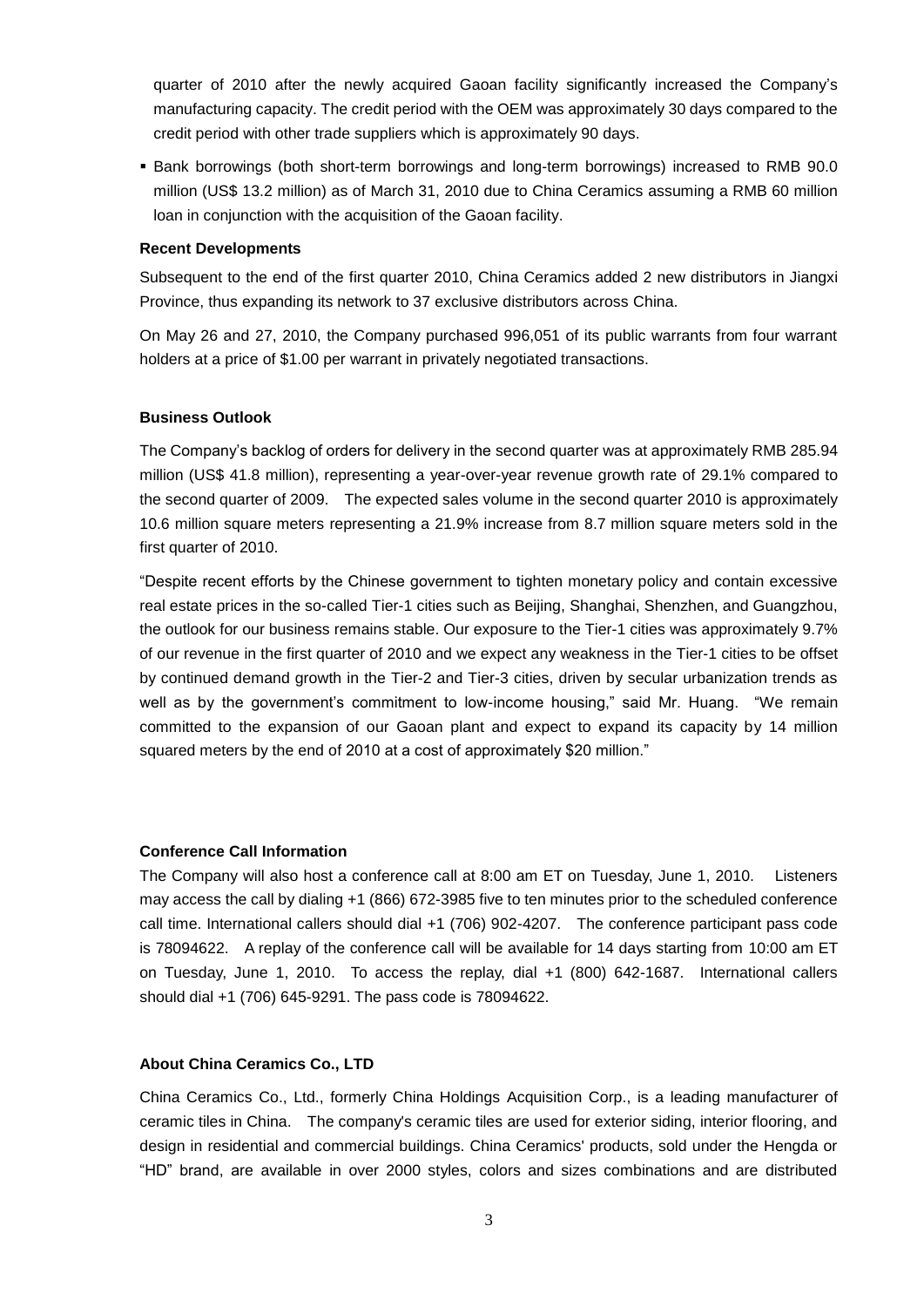through a network of exclusive distributors or directly to large property developers. For more information, please visit [http://www.hengdatile.com](http://www.hengdatile.com/)

#### **Currency Convenience Translation**

The Company's financial information is stated in RMB. The translation of RMB amounts into United States dollars in the earning release is included solely for the convenience of readers and has been made at the rate of RMB6.8361 to US\$1.00, the closing rate as of March 31, 2010 published on www.oanda.com. Such translations should not be construed as representations that RMB amounts could be converted into US dollars at that rate or any other rate, or to be the amounts that would have been reported under IFRS.

#### *Safe Harbor Statement*

*Certain of the statements made in this press release are "forward-looking statements" within the meaning and protections of Section 27A of the Securities Act of 1933, as amended and Section 21E of the Securities Exchange Act of 1934, as amended, or the Exchange Act. Forward-looking statements include statements with respect to our beliefs, plans, objectives, goals, expectations, anticipations, assumptions, estimates, intentions, and future performance, and involve known and unknown risks, uncertainties and other factors, which may be beyond our control, and which may cause the actual results, performance, capital, ownership or achievements of the Company to be materially different from future results, performance or achievements expressed or implied by such forward-looking statements. All statements other than statements of historical fact are statements that could be forward-looking statements. You can identify these forward-looking statements through our use of words such as "may," "will," "anticipate," "assume," "should," "indicate," "would," "believe," "contemplate," "expect," "estimate," "continue," "plan," "point to," "project," "could," "intend," "target" and other similar words and expressions of the future.* 

*All written or oral forward-looking statements attributable to us are expressly qualified in their entirety by this cautionary notice, including, without limitation, those risks and uncertainties described in our annual report on Form 20-F for the year ended December 31, 2009 and otherwise in our SEC reports and filings, including the final prospectus for our offering. Such reports are available upon request from the Company, or from the Securities and Exchange Commission, including through the SEC's Internet website at http://www.sec.gov. We have no obligation and do not undertake to update, revise or correct any of the forward-looking statements after the date hereof, or after the respective dates on which any such statements otherwise are made.*

### **FINANCIAL TABLES FOLLOW**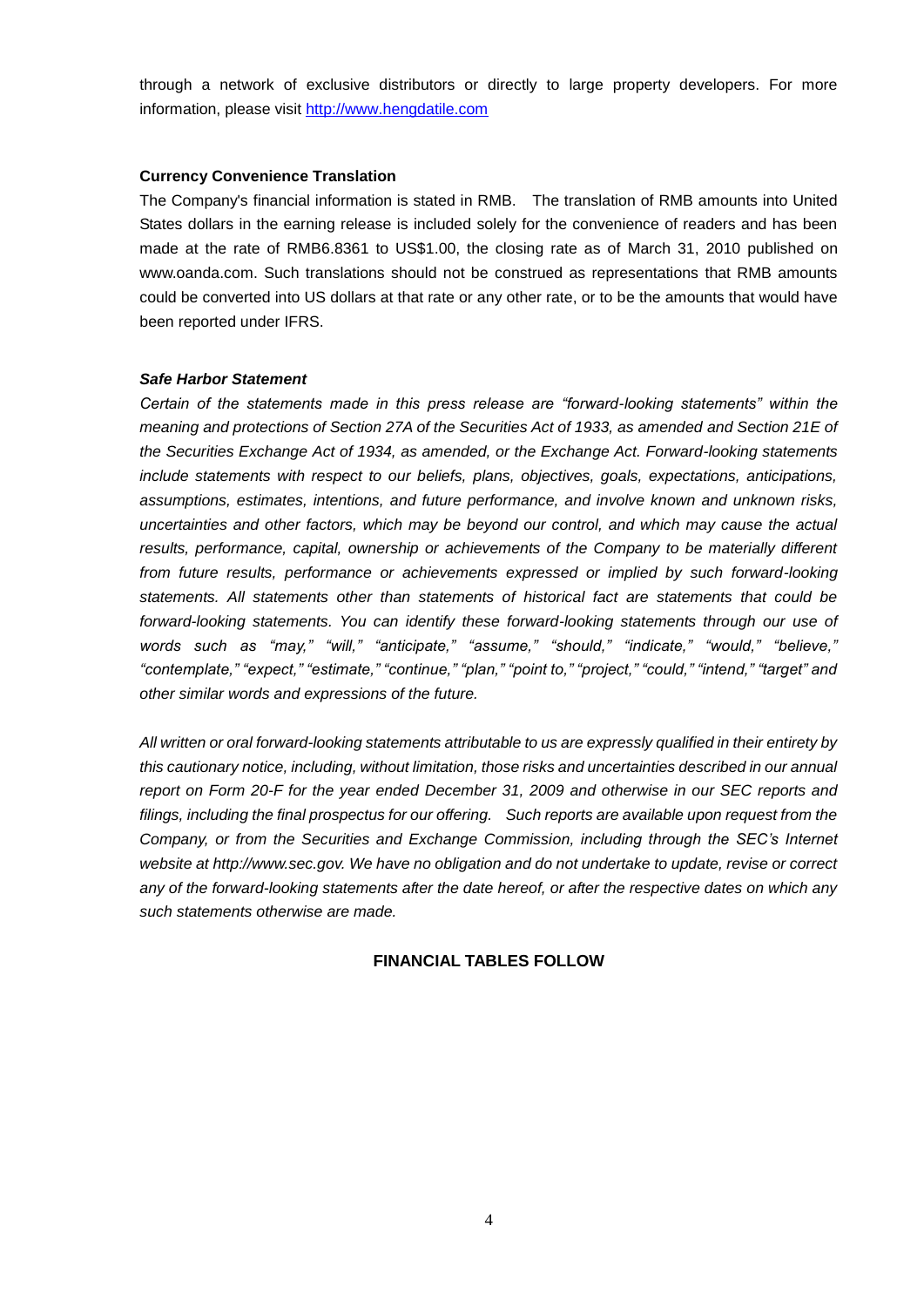## **CHINA CERAMICS CO., LTD. AND ITS SUBSIDIARIES CONSOLIDATED STATEMENTS OF FINANCIAL POSITION (RMB in thousands)**

|                                        | <b>Unaudited</b> | <b>Audited</b>    |  |
|----------------------------------------|------------------|-------------------|--|
|                                        | As at            | As at             |  |
|                                        | March 31, 2010   | December 31, 2009 |  |
| <b>ASSETS AND LIABILITIES</b>          |                  |                   |  |
| <b>Non-current assets</b>              |                  |                   |  |
| Property, plant and equipment          | 264,369          | 64,184            |  |
| Land use rights                        | 32,438           | 165               |  |
| Goodwill                               | 3,735            |                   |  |
|                                        | 300,542          | 64,349            |  |
| <b>Current assets</b>                  |                  |                   |  |
| Inventories                            | 144,345          | 114,658           |  |
| Trade receivables                      | 283,486          | 270,840           |  |
| Prepayments and other receivables      | 5,976            | 149,268           |  |
| Cash and bank balances                 | 131,860          | 150,121           |  |
|                                        | 565,667          | 684,887           |  |
| <b>Current liabilities</b>             |                  |                   |  |
| Trade payables                         | 154,099          | 126,251           |  |
| Accrued liabilities and other payables | 55,180           | 74,749            |  |
| Interest-bearing bank borrowings       | 55,000           | 26,500            |  |
| Income tax payable                     | 15,503           | 16,639            |  |
|                                        | 279,782          | 244,139           |  |
| <b>Non-current liabilities</b>         |                  |                   |  |
| Long term borrowings                   | 35,000           |                   |  |
| Deferred tax liabilities               | 1,078            |                   |  |
|                                        | 36,078           |                   |  |
| Net current assets                     | 285,885          | 440,748           |  |
| <b>Net assets</b>                      | 550,349          | 505,097           |  |
| <b>EQUITY</b>                          |                  |                   |  |
| <b>Total shareholders' equity</b>      | 550,349          | 505,097           |  |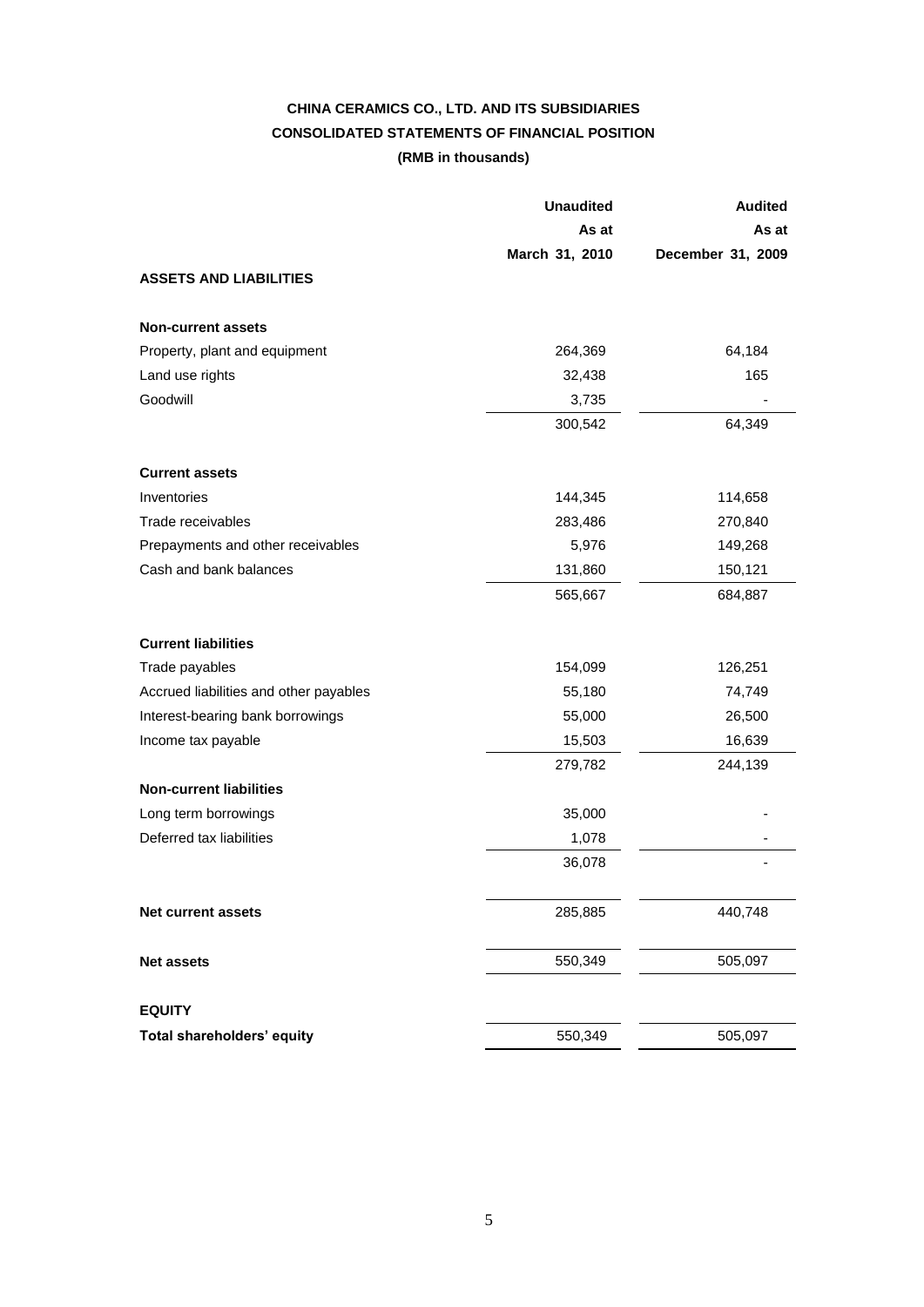### **CHINA CERAMICS CO., LTD. AND ITS SUBSIDIARIES UNAUDITED CONSOLIDATED STATEMENT OF COMPREHENSIVE INCOME (RMB in thousands, except EPS and share data)**

|                                      | Three months ended |             |            |
|--------------------------------------|--------------------|-------------|------------|
|                                      | March 31           | December 31 | March 31   |
|                                      | 2010               | 2009*       | 2009*      |
| Revenue                              | 229,110            | 219,716     | 169,911    |
| <b>Cost of Sales</b>                 | (159, 825)         | (148, 043)  | (123, 891) |
| Gross profit                         | 69,285             | 71,673      | 46,020     |
| Selling and distribution expenses    | (1,480)            | (1,889)     | (1,523)    |
| Administrative expenses              | (5,783)            | (2,679)     | (2,576)    |
| Merger costs                         |                    | (26, 429)   |            |
| Finance costs                        | (1, 497)           | (430)       | (208)      |
| Other income                         | 16                 | 2,307       | 66         |
| Profit before taxation               | 60,541             | 42,553      | 41,779     |
| Income tax expense                   | (15, 291)          | (16, 639)   | (10,611)   |
| Net Profit for the period            | 45,250             | 25,914      | 31,168     |
| Attributable to:                     |                    |             |            |
| Shareholders of the Company          |                    |             |            |
| <b>EPS-Basic</b>                     | 4.45               | 3.36        | 5.43       |
| <b>EPS-Diluted</b>                   | 4.45               | 3.03        | 5.43       |
| Shares used in calculating basic EPS |                    |             |            |
| <b>Basic</b>                         | 10,164,298         | 7,713,538   | 5,743,320  |
| <b>Diluted</b>                       | 10,164,298         | 8,557,205   | 5,743,320  |

### **CHINA CERAMICS CO., LTD. AND ITS SUBSIDIARIES SALES VOLUME AND AVERGAE SELLING PRICE**

|                                             | Three months ended |                     |                  |
|---------------------------------------------|--------------------|---------------------|------------------|
|                                             | March 31<br>2010   | December 31<br>2009 | March 31<br>2009 |
| Sales volume (square meters)                | 8,798,307          | 8,569,919           | 6,965,934        |
| Average Selling Price (in RMB/square meter) | 26.0               | 25.6                | 24.4             |
| Average Selling Price (in USD/square meter) | 3.8                | 3.8                 | 3.6              |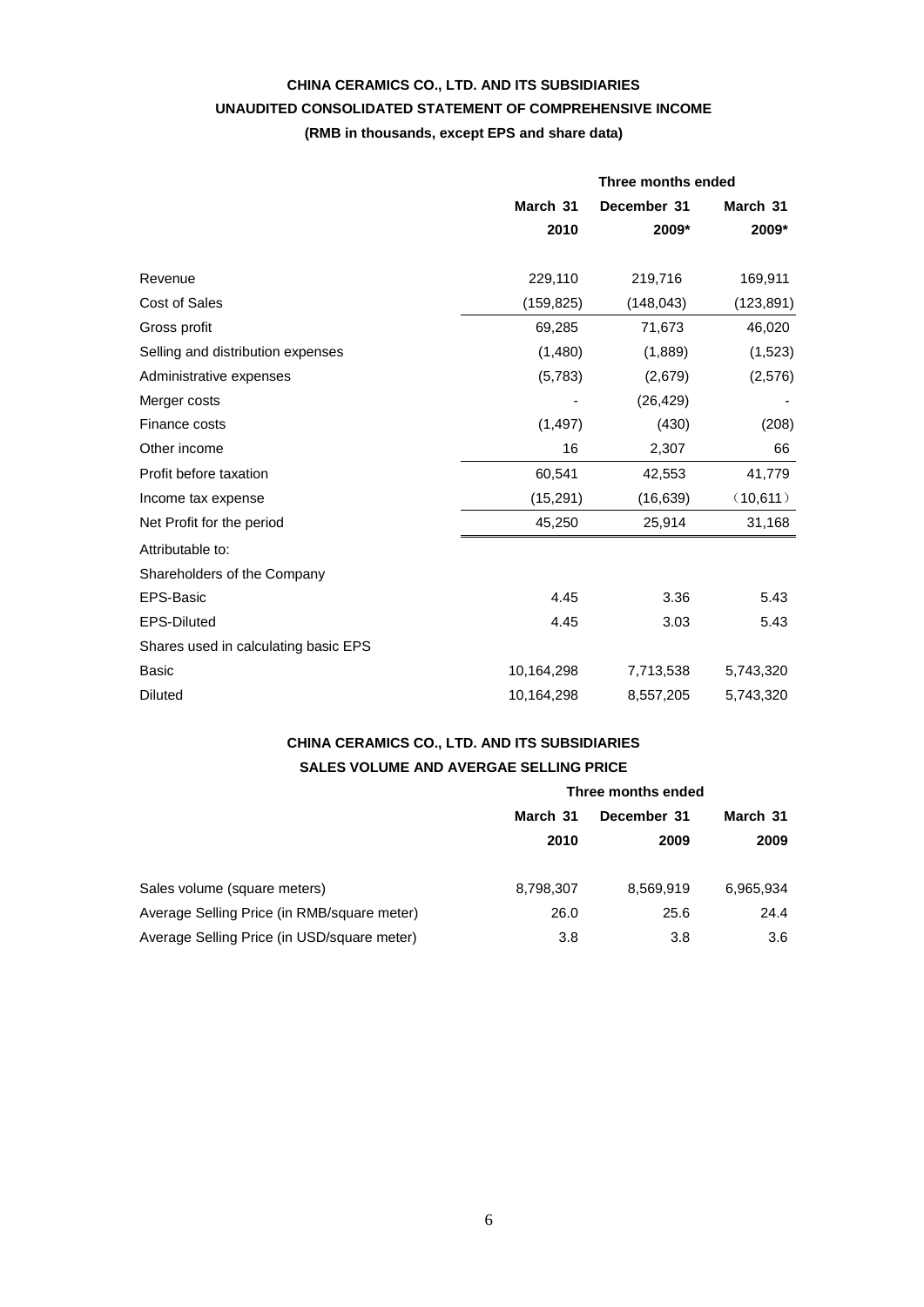#### \* Note:

In connection with the preparation of its financial statements for the year ended December 31, 2009, China Ceramics determined that it incorrectly applied IAS 18, Revenue and recorded sales rebates and discounts as selling and distribution expenses which resulted in an audit adjustment in revenue for the financial year ended December 31, 2009. Accordingly, the revenue of the first quarter and the fourth quarter of 2009 presented in this press release were restated from RMB 178.2 million and RMB 231.5 million to RMB 169.9 million and RMB 219.7 million respectively. The selling and distribution expenses were restated from RMB 9.8 million and RMB 13.7 million to RMB 1.5 million and RMB 1.9 million respectively.

The adjustments had no affect on the net income or earnings per share of China Ceramics for the first quarter and the fourth quarter of 2009.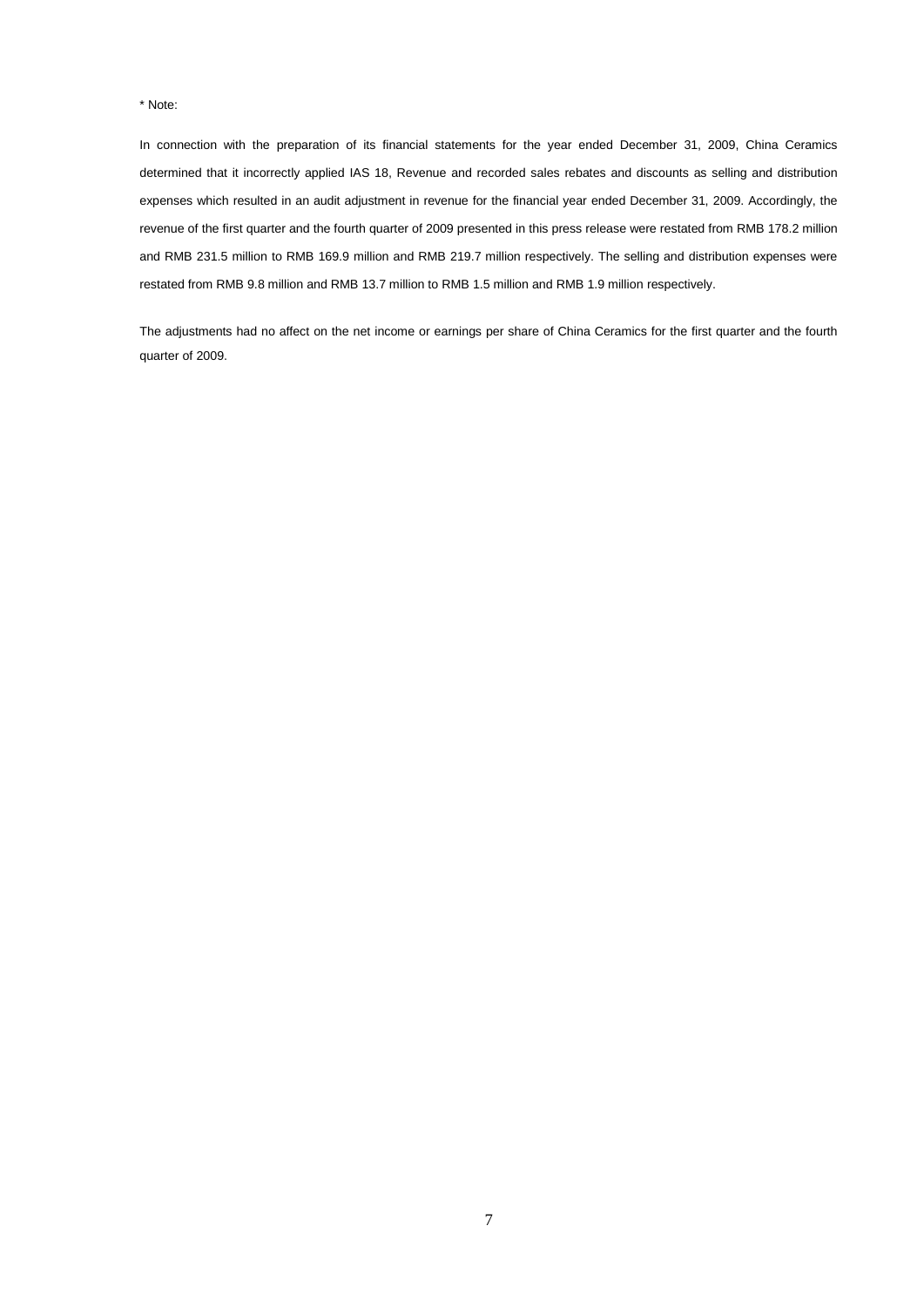### **CHINA CERAMICS CO., LTD. AND ITS SUBSIDIARIES UNAUDITED CONSOLIDATED STATEMENTS OF FINANCIAL POSITION (U.S Dollars in thousands)**

|                                        | As at 31          |
|----------------------------------------|-------------------|
|                                        | <b>March 2010</b> |
| <b>ASSETS AND LIABILITIES</b>          |                   |
| <b>Non-current assets</b>              |                   |
| Property, plant and equipment          | 38,672            |
| Land use rights                        | 4,745             |
| Goodwill                               | 546               |
|                                        | 43,963            |
| <b>Current assets</b>                  |                   |
| Inventories                            | 21,115            |
| Trade receivables                      | 41,469            |
| Prepayments and other receivables      | 874               |
| Cash and bank balances                 | 19,289            |
|                                        | 82,747            |
| <b>Current liabilities</b>             |                   |
| Trade payables                         | 22,542            |
| Accrued liabilities and other payables | 8,071             |
| Interest-bearing bank borrowings       | 8,046             |
| Income tax payable                     | 2,265             |
|                                        | 40,924            |
| <b>Non-current liabilities</b>         |                   |
| Long term borrowings                   | 5,120             |
| Deferred tax liabilities               | 158               |
|                                        | 5,278             |
| Net current assets                     | 41,823            |
| <b>Net assets</b>                      | 80,508            |
| <b>EQUITY</b>                          |                   |
| Total shareholders' equity             | 80,508            |